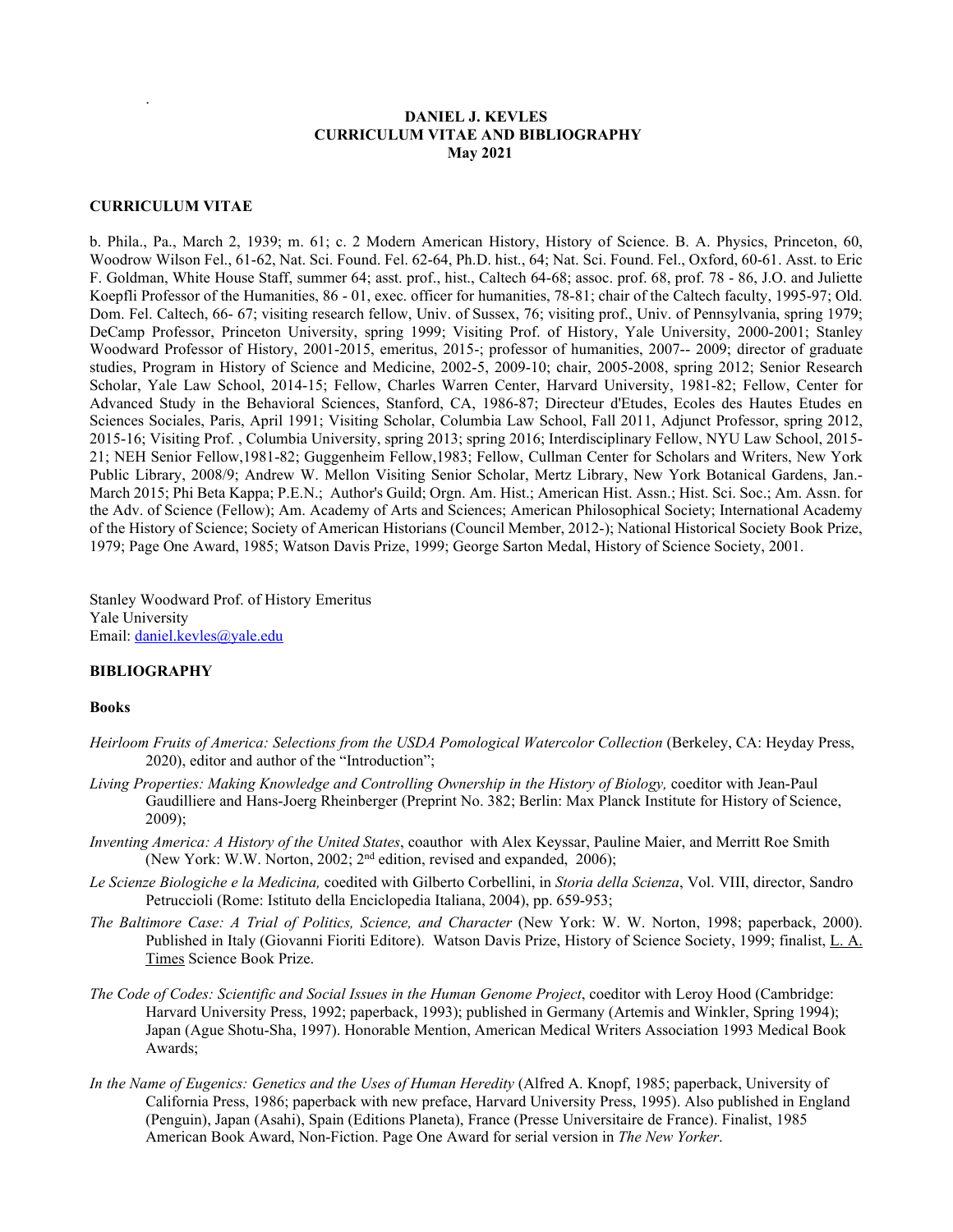*The Physicists: The History of a Scientific Community in Modern America* (Alfred A. Knopf, 1978). Paperback: (Vintage, 1979; Harvard University Press, 1987,1995). Also published in France (Paris: Anthropos, 1988). Received National Historical Society Book Prize in American History, 1979. 1980 American Book Award Finalist, History.

#### **Articles, Essays, Essay Reviews**

"The Scandal of the U.S. Drug Supply," *New York Review of Books,* July 23, 2020;

"Enlisting the Laboratories: World War II and the High-Technology West," in David M. Kennedy and Mark Brilliant, *World War II and the West It Wrought* (Stanford, CA: Stanford U. Press, 2020), pp. 38-73;

"Not Just Rocket Science," review of Fraser MacDonald, *Escape from Earth: A Secret History of the Space Rocket, Times Literary Supplment,* Oct. 11, 2019, pp. 30-31;

"Why Is Medicine So Expensive?" *New York Review of Books,* Feb. 21, 2019;

"Struggles for Truth: Scientists, Hucksters, and Charlatans in Nineteenth-Century America," *Social Research*: 85(No. 4, Winter, 2018, pp. 863-887;

"Practical Pressures and Scientific Payoffs: A Long View of Knowledge and Utility in Federal Research," *Social Research,*  84*(*Fall 2017), 561-582;

"Teaching Trump, *The Huffington Post,* Nov. 11, 2016, @ [http://www.huffingtonpost.com/entry/58254fdae4b0852d9ec213ee?timestamp=1478841028989;](https://urldefense.proofpoint.com/v2/url?u=http-3A__www.huffingtonpost.com_entry_58254fdae4b0852d9ec213ee-3Ftimestamp-3D1478841028989&d=CwMFaQ&c=-dg2m7zWuuDZ0MUcV7Sdqw&r=OcibBKo-27hyB6ovchrwDxab8Kuw4D_TMhEx4myWQpI&m=HVqhEFwz87zlbG3t-lLAJDOk-aBjAIsoZlbFERKfjBc&s=nc5ao9hh9MalfP1vshUitdRV3p65rW335jPPCmOGGag&e=)

"What's Manifest in the History of Science: Reflections on *The History Manifesto," Isis,* 107(June 2016), 315-323;

"If You Could Design Your Baby's Genes, Would You?" *Politico,* Dec. 9, 2015, online: also, in a different version, in *Issues in Science and Technology* (National Academy of Sciences), Spring 2016, pp. 43-59;

"Inventing the World: 1845," *Scientific American,* Dec. 2015, pp. 40-52;

"Spy Among the Atoms," *Times Literary Supplement,* Oct. 23, 2015, pp.5, 7.

"Medicare, Medicaid, and Pharmaceuticals: The Price of Innovation," in *Yale Journal of Health Policy, Law, and Ethics: Symposium Issue: The Law of Medicare and Medicaid at 50,* XV(Winter 2015), 241-46

"Reflections on the History of Eugenics: Past, Present, and Future," *HSNS: Historical Studies in the Natural Sciences,*  44(Dec. 2014), 521-530*;* 

"The Nobel Prize in Chemistry: Life in Sharp Focus," *The New Yorker.com,* Oct. 10, 2014;

"Inventions, Yes; Nature, No: The Birth of the Products-of-Nature Doctrine from the American Colonies to the U.S. Courts," *Perspectives on Science,* 23(Oct. 2014), 1-22;

"Cross Era's Dark Secret Resurfaces: A Cautionary Comment," *New Haven Independent,* Sept. 24, 2014, @ [http://www.newhavenindependent.org/index.php/archives/entry/cross\\_eras\\_dark\\_secret\\_resurfaces/;](http://www.newhavenindependent.org/index.php/archives/entry/cross_eras_dark_secret_resurfaces/)

"Eugenics: Historical Aspects," *Encyclopedia of Bioethics,* Ed. Bruce Jennings (4th ed.; Farmington Hills, MI: Macmillan Reference USA, 2014), Vol. 2, 1080-1086;

\*"Why and How [We Write the History of Science]: Reflections in an Autobiographical Key," *Science in Context,* 26(Dec.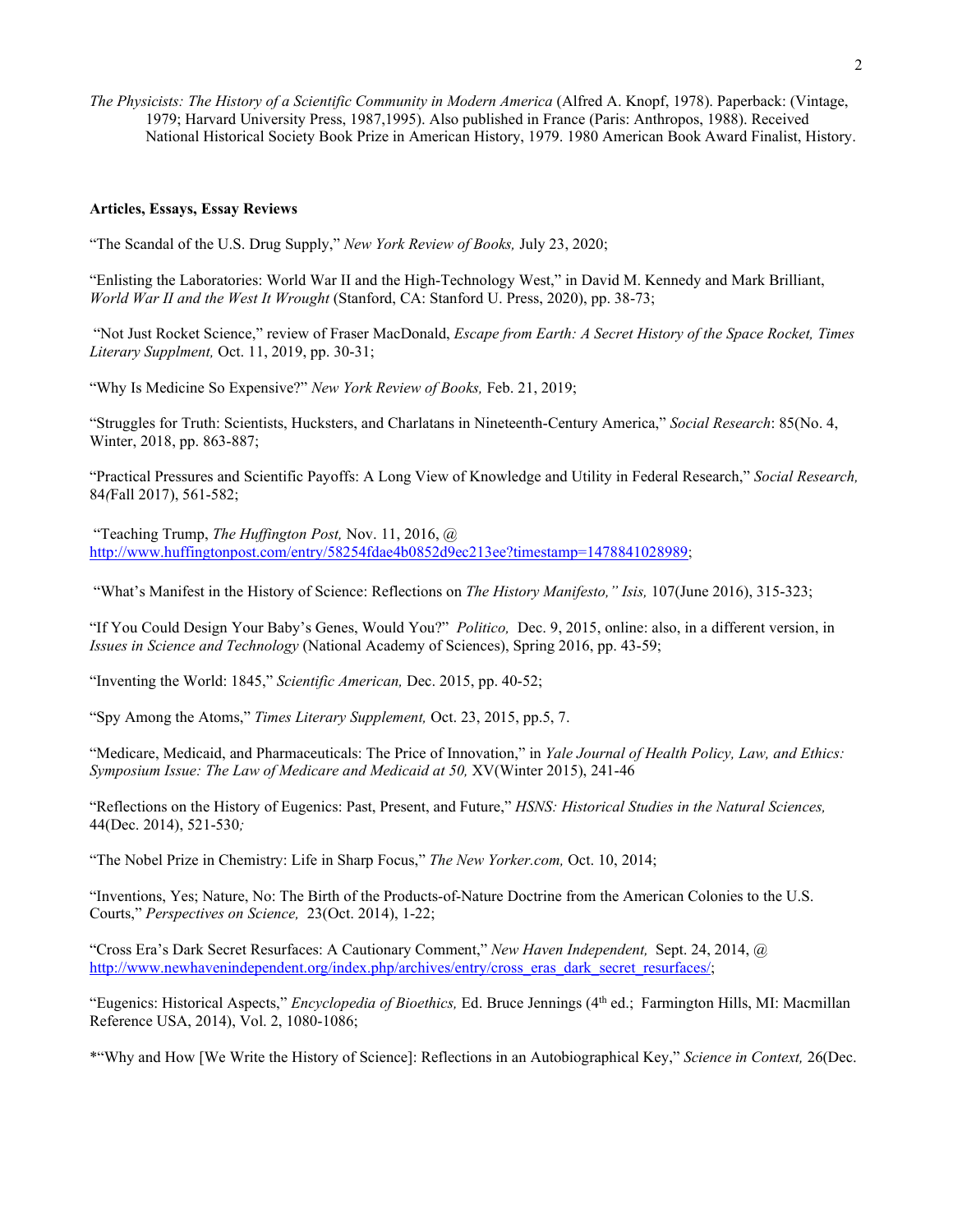2013), 627-638;

\*"A Primer of A, B, Seeds: Advertising, Branding, and Intellectual Property in an Emergent Industry," *UC Davis Law Review,* 47(Dec. 2013), 657-678;

\*"The Genes You Can't Patent," *New York Review of Books,* Sept. 26, 2013, pp. 83-84;

"Oppenheimer's Patriotic Duty," a review of Ray Monk's biography of J. Robert Oppenheimer, *Times Literary Supplement,* April 19, 2013;

\*"Can They Patent Your Genes?" *New York Review of Books,* March 7, 2013, pp. 24-29;

\*\*Not "A Hundred Millionaires": Federal Science in the Civil War and the Gilded Age," *Issues in Science and Technology,*  Winter 2013; also available at: http://www.issues.org/29.2/Daniel.html;

\*"Genes, Railroads, and Regulation: Intellectual Property and the Public Interest," in Mario Biagioli and Jessica Riskin, eds., *Nature Engaged: Science in Practice from the Renaissance to the Present* (New York: Palgrave MacMillan, 2012), pp. 147-162;

\*"The Ten Best American Presidents," *Newsweek: Special Commemorative Issue,* Oct. 2012, pp. 26-28; Oct. 2012, pp. 26- 28;

\*"Bridges to Somewhere: It's Time America Makes Good Again on Its Belief in Public Works and Public Spirit," *The Daily Beast,* Sept. 1, 2012; available at: http://www.thedailybeast.com/articles/2012/09/01/it-s-time-america-makes-goodagain-on-its-belief-in-public-works-and-public-spirit.html

"Cultivating Art and Property in American Fruits," *Smithsonian Magazine,* 42 (July/August 2011), 76-82;

From Eugenics to Patents: Genetics, Law, and Human Rights," *Annals of Human Genetics,* (2011) **75**,326–333;

"New Blood, New Fruits: Protections for Breeders and Originators, 1789-1930," in Mario Biagioli, Peter Jaszi, and Martha Woodmansee, eds., *Making and Unmaking Intellectual Property: Creative Production in Legal and Cultural Perspective*  (University of Chicago Press, 2011), pp. 253-268;

"Eden and Empire: The Mercantile Origins of American Colonial Husbandry," *The Yale Review,* 99 (Jan. 2011), 104-126;

"An American Passion Revealed," [essay review of Philip Pauly's *Fruits and Plain], The New York Review of Books,* May 13, 2010, pp. 53-55*.*;

"Heredity Produced," *Historical Studies in the Natural Sciences,* 39(No.4, 2009), 482-490 [an essay review];

"Eugenics, the Genome, and Human Rights," *Medicine Studies,* I(No. 2, 2009), 85-93 [an expanded version of the article with the same title below];

"Martyred by Monsters," [essay review of Peter Pringle, *The Murder of Nikolai Vavilov: The Story of Stalin's Persecution of One of the Great Scientists of the Twentieth Century* (2008)], *The New York Review of Books,* Oct. 9, 2008, pp. 21-23; reprinted as "Nikolai Vavilov, martry russe de la génétique," *La Recherche*, mars 2009, pp. 56-60;

"The Contested Earth: Science, Equity, and the Environment," *Daedalus*, (spring 2008), pp. 80-95;

"Fruit Nationalism: Horticulture in the United States From the Revolution to the First Centennial," in *Aurora Torealis: Studies in the History of Science and Ideas in Honor of Tore Frängsmyr,* eds. M. Beretta, K. Grandin & S. Lindqvist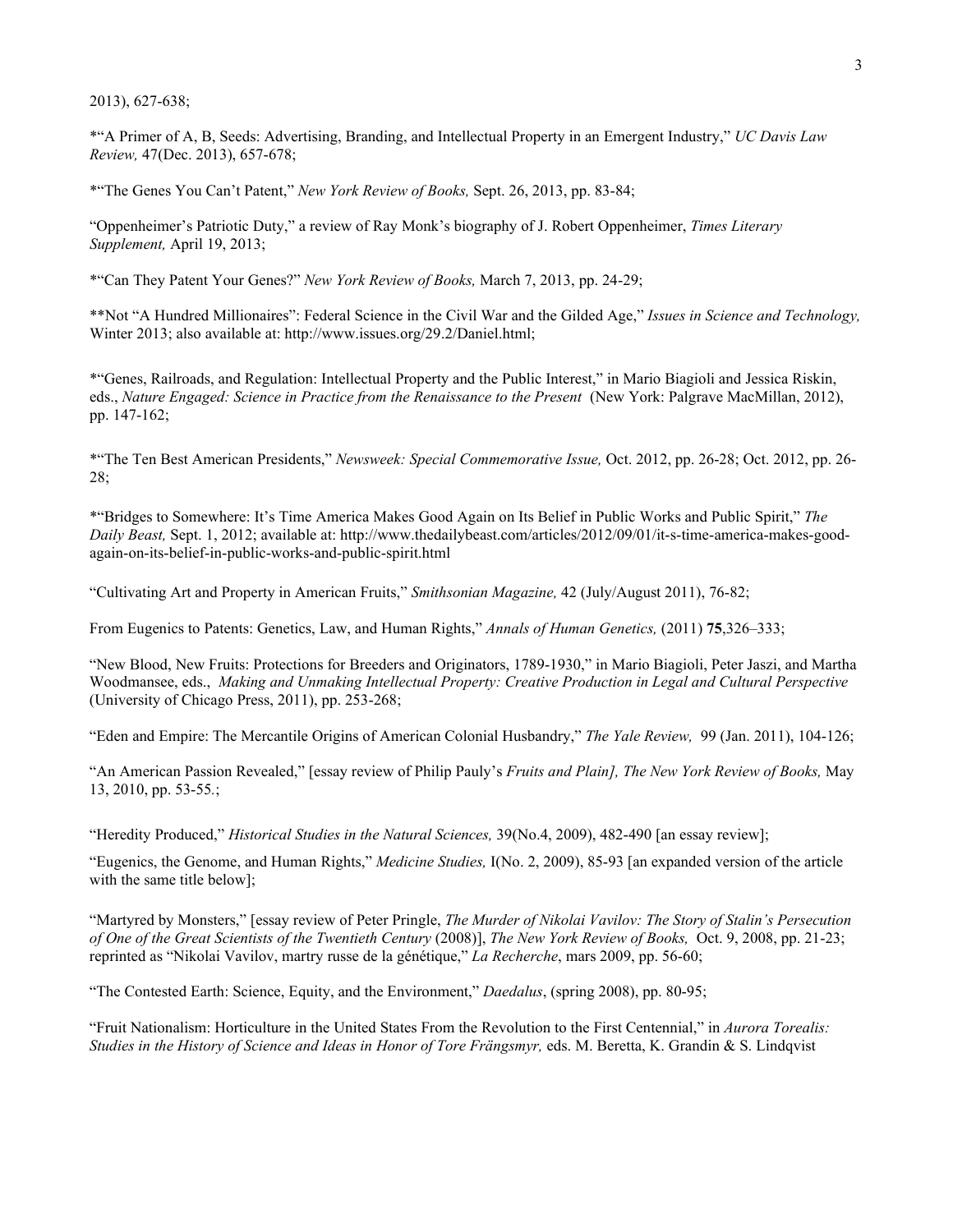(Sagamore Beach, MA: Science History Publications/USA, 2008), pp. 129-146;

"Foreword," to Nathaniel Comfort, ed., *The Panda's Black Box: The Intelligent Design Controversy* (Johns Hopkins U. Press, 2007), pp. ix-xv;

"The Poor Man's Atomic Bomb," *New York Review of Books,* April 12, 2007, pp. 60-63;

"Howard Temin: Rebel of Evidence and Reason," in Oren Harman and Michael Dietrich, eds., *Rebels, Mavericks, and Heretics in Biology* (Yale U. Press, 2008), pp. 248-264;

"Protections, Privileges, and Patents: Intellectual Property in American Horticulture," *Proceedings of the American Philosophical Society,* 152(June 2008), 207-13.

"Patents, Protections, and Privileges: Intellectual Property Protection in Animals and Plants," *Isis,* June 2007, pp. 323-331;

"Genes, Disease, and Patents: Cash and Community in Biomedicine," in Caroline Hannaway, ed., *Biomedicine in the Twentieth Century: Practices, Policies, and Politics* (Amsterdam: IOS Press, 2008), pp. 203-216;

"Max Delbruck," *Dictionary of Scientific Biography* (forthcoming, 2008);

"What's New About the Politics of Science?" *Social Research,* 73(Fall 2006);

- "The Blame Game," *The New Republic,* Oct. 17, 2005, pp. 35-41 [essay review of Kai Bird and Martin Sherwin, *American Prometheus: A Biography of J. Robert Oppenheimer*];
- "Dr. Atomic: An opera about the moral complexities of Hiroshima," *Slate*, Oct. 19, 2005 [essay review of John Adams and Peter Sellars' opera about J. Robert Oppenheimer]
- "Scientists, Arms, and the State: J. Robert Oppenheimer and the Twentieth Century," *Berkeley Papers in the History of Science* (Berkeley, CA: Office for the History of Science and Technology, 2005);
- "The Gene Wars," *The New Republic*, May 2&9, 2005, pp. 33-37 [essay review of Oren Harman, *The Man Who Invented the Chromosome*];
- "Albert Einstein: Relativity, War, and Fame," in *A Century of Books: Princeton University Press, 1905-2005* (Princeton Univ. Press, 2005), pp. 115-24; a different version published as "Einstein's Devils," *Times Literary Supplement,*  May 13, 2005*,* pp. 3-4;
- "L'Affaire Baltimore: Politique, Justice, et Accusation de Fraude Scientifique," in *Dictionnaire de la Pensée Médicale,*  sous la direction de Dominique Lecourt (Paris: PUF, 2004), 12-17;

"International Eugenics," in *Deadly Medicine: Creating the Master Race* (Washington, D.C.: U.S. Holocaust Museum, 2004), pp. 41-60;

"The Strange Case of J. Robert Oppenheimer," *New York Review of Books*, Dec. 4, 2003, pp. 37-42;

"Big Chill in Biotechnology," *Technology Review* (July 2003);

"His Master's Voice," *New York Review of Books*, April 10, 2003;

Foreword, Matthew Josephson, *Edison: A Biography* (New York: History Book Club, 2003);

"Ownership and Identity: The Drive to Manipulate DNA Has Changed the Economy and the Law," *The Scientist*, Jan. 13, 2003,

<sup>&</sup>quot;SciTech: The Forces Are With Us," *Chronicle of Higher Education*, Aug. 1, 2003, pp. B11-12;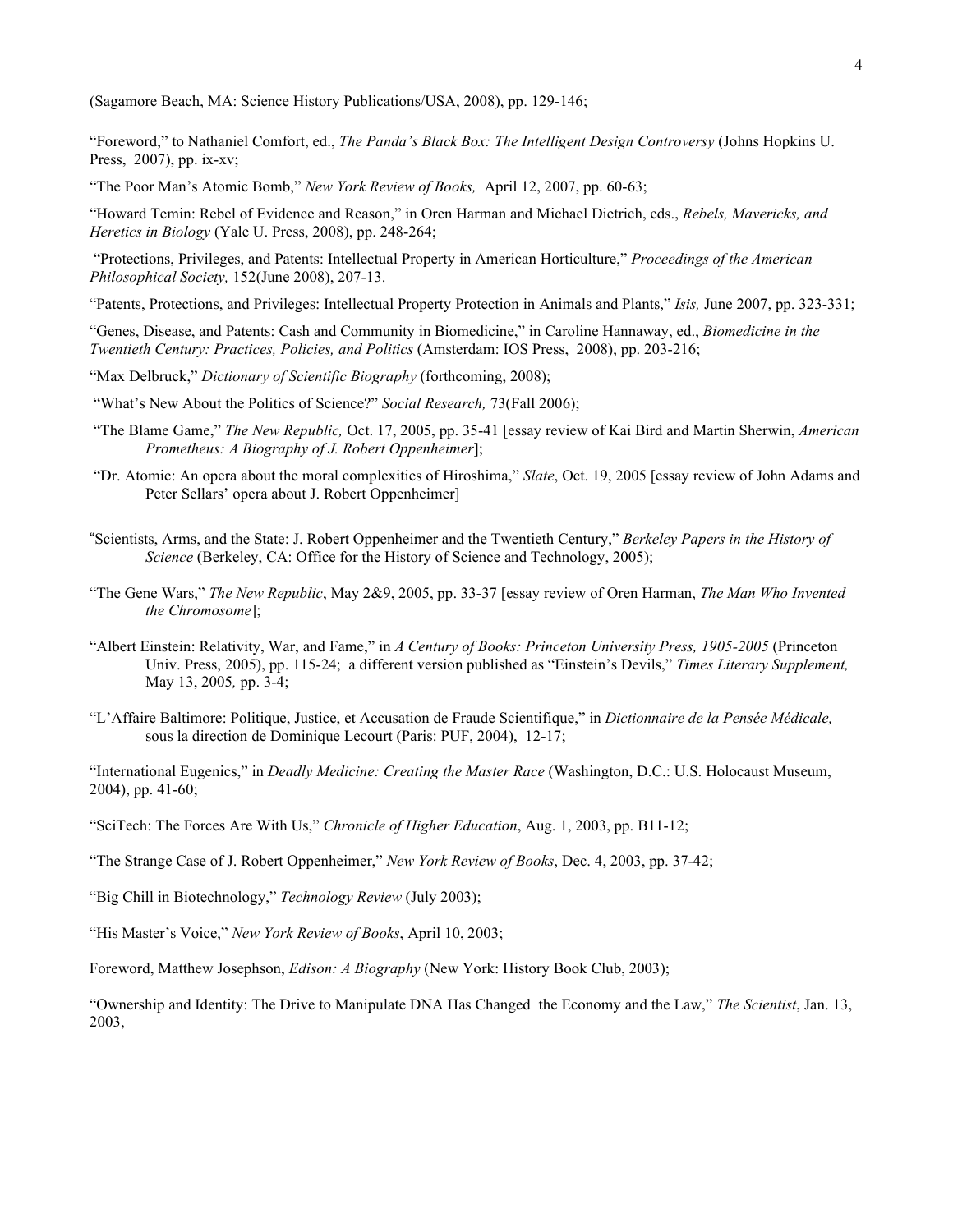"Eugenics, the Genome, and Human Rights," in Michael Yudell and Rob DeSalle, eds., *The Genomic Revolution: Unveling the Unity of Life* (Washington, D.C.: Jospeh Henry Press, with the American Museum of Natural History, 2002), 147-154;

"Cloning Can't Be Stopped," *Technology Review*, 105(June 2002), 40-43;

- "The Advent of Animal Patents: Innovation and Controversy in the Engineeering And Ownership of Life," in Scott Newman and Max Rothschild, eds., *Intellectual Property Rights and Patenting in Animal Breeding and Genetics* ( New York: CABI Publishing, 2002)
- "Principles, Property Rights, and Profits: Historical Reflections on University/Industry Tensions," *Accountability in Research*, 8(2001), 12-26.

"Patenting Human Genes: The Advent of Ethics in the Political Economy of Patent Law," coauthored with Ari Berkowitz, *Brooklyn Law Review*, 2002; a longer version in David Magnus, ed., *Who Owns Life?* (2002)

"Of Mice and Money: The Story of the World's First Animal Patent," *Daedalus,* spring, 2002

"The Battle over Biotechnology," in Alan Brinkley and James McPherson, eds., *Days of Destiny* (New York: Agincourt Press, 2001).

- "The Historical Contingency of Bioethics," *Princeton Journal of Bioethics*, III(Spring 2000), 51-58.
- "Obligations, Judgment, and Data: Reflections on the Baltimore Case," Gerd Folkers et al, eds., Sternwarten-Buch: Jahrbuch des Collegium Helveticum (Zurich: Haffmans Sachbuch Verlag, 1999), pp. 261-268.

"The Particle's Over," Times Higher Educational Supplement Millennium Magazine, Dec. 24/31 1999, pp. 32.35.

"Eugenics Then and Genetics Now – Avoiding the Pitfalls of the Past," in Mary Hager, ed., The Implications of the New Genetics for Health Professional Education: Proceedings of a Conference (New York: The Macy Foundation, 1999), pp. 187-204.

"What They Do and Don't Know About Cancer," New York Review of Books, Sept. 23, 1999, pp. 14-21.

"Eugenics and Human Rights," British Medical Journal, 319 (Aug. 14, 1999), pp. 435-438.

"Les Lecons de l'affaire Baltimore," La Recherche, Sept. 1999, pp. 66-72.

"Darwin in Dayton," New York Review of Books, Nov. 19, 1998, pp. 61-63.

"La Biologie des Boucs Émissaires," co-authored with Bettyann H. Kevles, La Recherche, July/August 1998, pp. 58-63.

"Science in Transition: Searching for a Role in the Post Cold War Era, " USA Today [magazine], 127 (Sept. 1998), 26-29.

"Galton's Ghost in the New Reproductive Machinery: Gender and Eugenics, Then and Now," to be published in proceedings of a conference, University of Dijon, 2006.

"*Diamond v. Chakrabarty and* Beyond: The Political Economy of Patenting Life," in Arnold Thackray, ed. Private Science: Biotechnology and the Rise of the Molecular Sciences, (Philadelphia: University of Pennsylvania Press, 1998), pp. 65-79.

"Eugenics in North America," in Robert A. Peel, ed., Essays in the History of Eugenics, (London: The Galton Institute, 1998), pp. 208-226.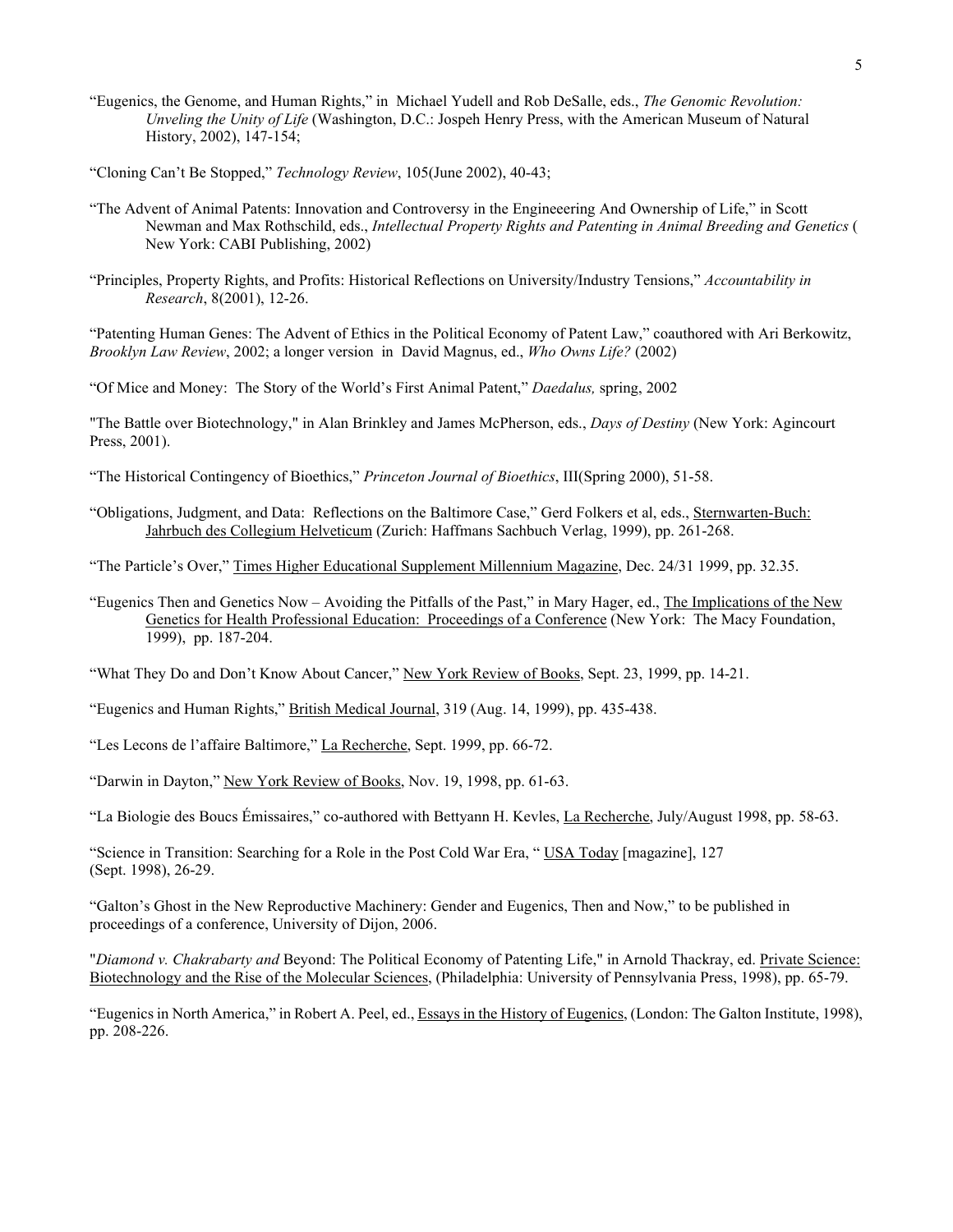"A Time for Audacity: What the Past Has to Teach the Present about Science and the Federal Government," in Harold Shapiro and William G. Bowen, eds., Universities and their Leadership, (Princeton, NJ: Princeton University Press, 1998), pp. 199-239.

"Golden Events," The New Republic, February 2, 1998, pp. 34-39.

With Ari Berkowitz, "Patenting Human Genes: The Advent of Ethics in the Political Economy of Patent Law", *Humanities Working Paper 165 (January 1998).*

"Grounds for Breeding," Times Literary Supplement, January 2, 1998, 3-4.

"Scapegoat Biology," co-authored with Bettyann H. Kevles, Discover, October 1997, pp. 58-62.

"Big Science and Big Politics in the United States: Reflections on the Death of the SSC and the Life of the Human Genome Project," *HSPS: Historical Studies in the Physical and Biological Sciences, 27(Part 2; 1997), 269-298.*

"Violence and the Genetics of Human Behavior: Historical Reflections," James Grisolia, ed., *Biology and Sociology of Violence* (The Netherlands: Elsevier Science, 1997).

"The Shape of Things That Came--And Didn't: And How They Illuminate What's to Come," in Science Technology, and the Global Society (1996 Sigma Xi Forum Proceedings: 1997), 21-31.

"From Eugenics to Genetic Manipulation," John Krige and Dominique Pestre, eds., *Science in the Twentieth Century*  (Reading, England: Harwood Academic Publishers, 1997).

"Endangered Environmentalists," *New York Review of Books*, February 20, 1997, pp. 30-35.

"Eric F. Goldman," Patricia H. Marks, ed., *Luminaries: Princeton Faculty Remembered* (Princeton, NJ: Princeton University Press, 1996).

"The Assault on David Baltimore," *The New Yorker*, May 27,1996, pp. 94-109.

With Gerald L. Geison, "The Experimental Life Sciences in the Twentieth Century," in Arnold Thackray, ed. *Constructing Knowledge in the History of Science, Osiris*, 2nd series, 10 (1995), 97-121, 233-42.

"Genetics, Race, and IQ: Historical Reflections from Binet to *The Bell Curve*," Contention, 5 (Fall 1995), 3-18.

"The Crisis of Contemporary Science: The Changed Partnership," *Woodrow Wilson Quarterly, XIX* (Summer 1995), 41-52.

"Pursuing the Unpopular: A History of Courage, Viruses, and Cancer," in Robert B. Silvers, ed., *Hidden Histories of Science* (New York: A New York Review Book, 1995), pp. 69-112.

"The Death of the Superconducting Supercollider in the Life of American Physics," "Preface, 1995" in Daniel J. Kevles, *The Physicists: the History of a Scientific Community in Modern America* (Cambridge: Harvard University Press, 1995), pp. ix-xlii.

"The X Factor: The Battle over the Ramifications of a Gay Gene," *The New Yorker*, April 3,1995, pp. 85-90.

"Ananda Chakrabarty Wins a Patent: Biotechnology, Law, and Society, 1972-1980," HSPS: *Historical Studies in the Physical and Biological Sciences*, 25: 1 (1994), 111 -136.

"The American Greens," *The New York Review of Books*, October 6, 1994, pp. 35-40.

"Pax Atomica," *The New Yorker*, January 10,1994, pp. 84-88.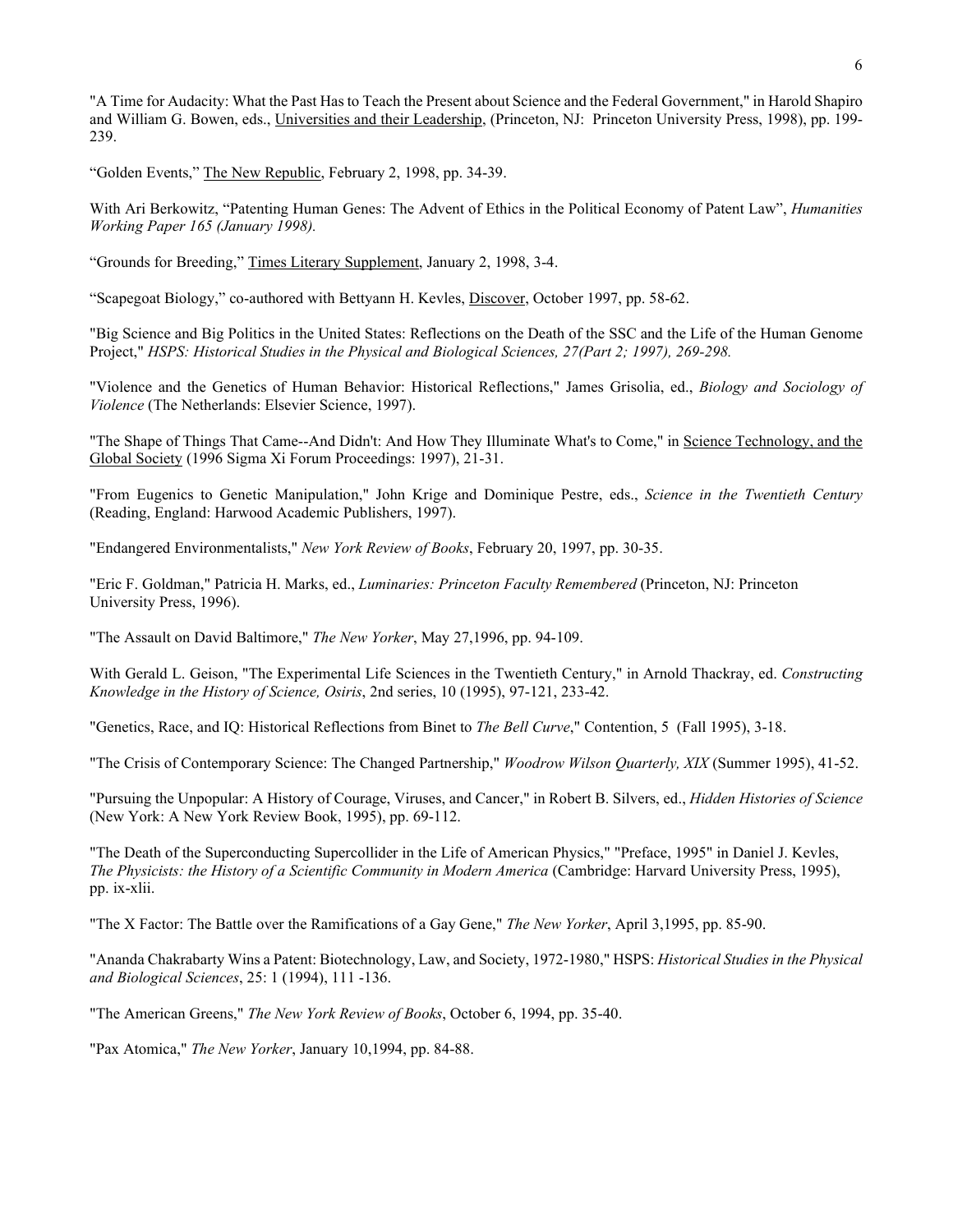"Historical Foreword," to Harry Robin, *The Scientific Image*: *From the Cave to the Computer* (New York: Harry N. Abrams, 1992; Paperback: W.H. Freeman, 1993).

"Cold Facts," *The New Yorker*, August 2, 1993, pp. 79-82.

"Nuclear Power: An American Failure," *Humanities Working Paper 155*, June 1993.

"The Enemies Without and Within: Cancer and the History of the Laboratory Sciences," *Humanities Working Paper 154*, March 1993.

"Editorial: Biotechnology, Ethics, and Society," *Biotechnology*, March 1993, p. S11.

"Heisenberg's Uncertainties," *The New Yorker*, March 8, 1993, pp. 102-107.

"Can We Help Who [sic] We Love?" [on the biology of homosexuality], *BUZZ*, Jan./Feb. 1993, pp. 17-18.

"Renato Dulbecco and the New Animal Virology: Medicine, Methods, and Molecules," *Humanities Working Paper 151* (June 1992), Journal of the History of Biology, 26 (Fall 1993), pp. 409-442.

"Controlling the Genetic Arsenal," in *The Wilson Quarterly*, Spring 1992, pp. 68-76; also in other versions under varying titles: "Eugenics and the Human Genome Project: Is the Past Prologue?" *Contention*, 2 (Spring 1993), pp. 21 -38; in Mark Lappe, ed., *Justice and the Genome* (University of California Press, forthcoming); *Intersezioni: Rivista di storia delle idee,* Xll (August, 1993); *Los Angeles Times Magazine*, Nov. 8,1992, pp. 28-33; *San Francisco Chronicle Sunday Magazine; National Forum*, Spring 1993.

"To be or not to be Big Science," *Science et Vie*, Dec.1992, pp. 150-156.

"Some Like It Hot," *New York Review of Books*, xxxix (March 26, 1992), 31 -39.

"La Tunique de Superman, " *Les Cahiers de Science et Vie*, Feb. 1992, 86-91.

"Plants as Intellectual Property: American Law, Policy, and Practice in World Context," co-authored with Glenn Bugos, *Osiris*, 2nd Series, Vll (1992), 119-48.

"Foundations, Universities, and Trends in the Physical and Biological Sciences, 1900-1991," *Daedalus,* p. 121 (Fall 1992), pp. 195-235.

"The Final Secret of the Universe'?" *New York Review of Books*, May 16, 1991, pp. 27-32.

"Vital Essences and Human Wholeness: The Social Readings of Biological Information," *Southern California Law Review*, 65 (Nov.1991), pp. 255-78.

"Begetting Big Science," *New York Review of Books*, Oct. 25, 1990, pp. 6-10.

"The Influence of Eugenics on Human Genetics," *Human Genome Project: Ethics*, (Bilbao: Foundation BBV, 1992), 365-76.

"Principles and Politics in Federal R&D Policy, 1945-1990: An Appreciation of the Bush Report," "Preface" to the 40th Anniversary Edition of Vannevar Bush, *Science the Endless Frontier* (National Science Foundation, 1990), pp. ix-xxv, reprinted in *Nonlinear Science Today*, 2 (No. 1, 1992), 14-24.

"Paradise Lost," [on global warming], *New York Review of Books*, XXXVI (Dec. 21,1989), 32-38.

"From Pathology to Policy" [science and ethics], *The Times Literary Supplement*, Sept. 29-Oct. 5, 1989,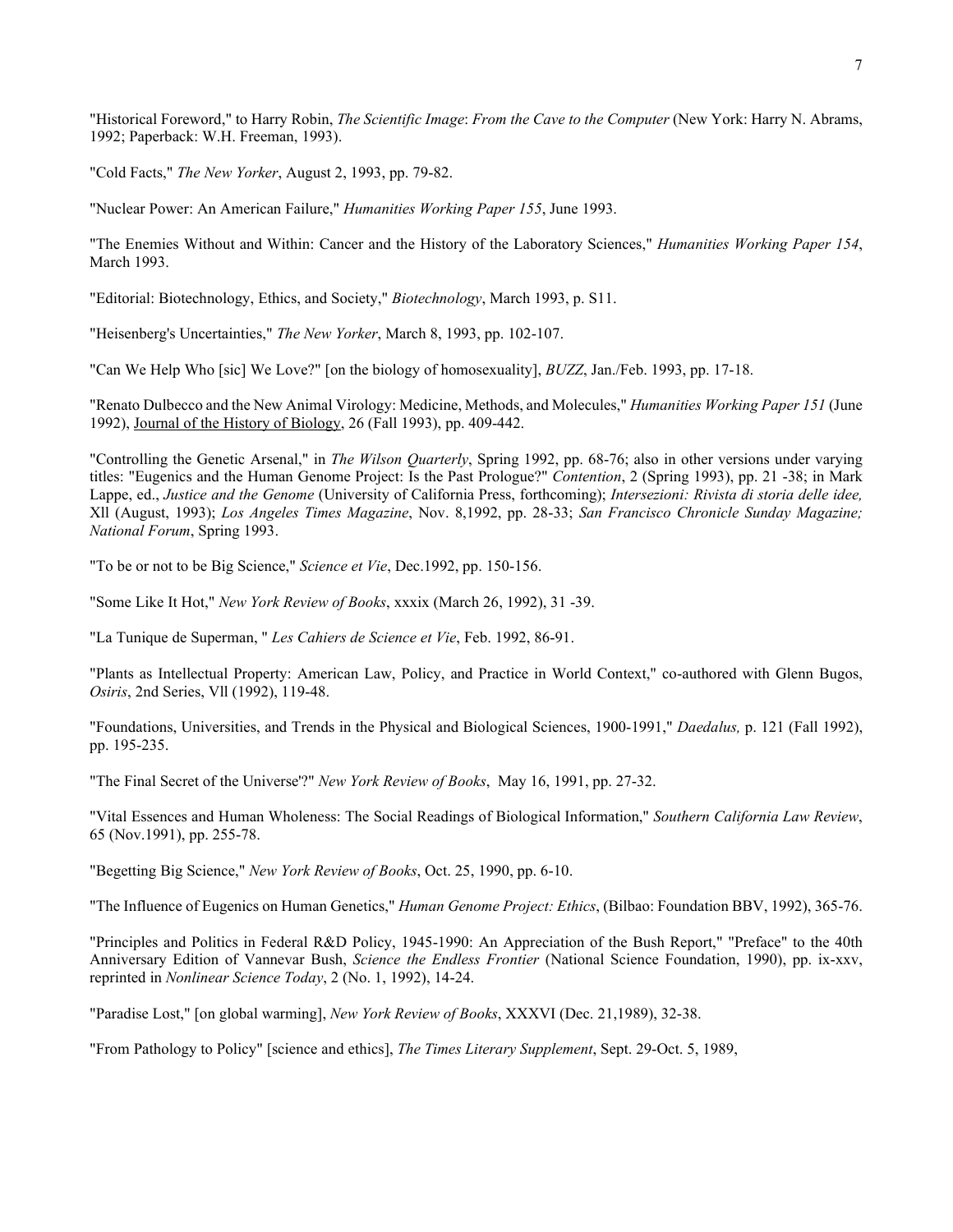pp. 1060, 1070.

"Cold War and Hot Physics: Science, Security and the American State, 1945-56," *HSPS: Historical Studies in the Physical and Biological Sciences,* 20 (No. 2; 1990), pp. 239-264 [a melding of the two articles below].

"Cold War and Hot Physics: Reflections on Science, Security, and the Postwar American State," California Institute of Technology Humanities Working Paper No.135, Sept. 1988; *Proceedings of the International Conference on the Restructuring of the Physical Sciences, in Europe and the United States, 1945-1960*, eds., Michelangelo de Maria et al, (World Scientific, 1989), pp. 1 -30.

"K,S2: Korea, Science, and the State," in Peter Galison and Bruce Hevly, eds., Big Science: *The Growth of Large Scale Research* (Stanford University Press,1992), pp. 312-333.

With J. L. Heilbron, "Finding a Policy for Mapping and Sequencing the Human Genome: Lessons from the History of Particle Physics," *Minerva*, XXVI (Fall 1988), 299-314.

"Las Instituciones Cientificas Americanas, 1890-1930. La Organizacion del la Ciencia en una Cultura Practica y Pluralista," *La Junta Para Amplicacion de Estudios e Investigaciones Cientificas 80 Anos Despues, 1907- 1987: Simposio Intemacional, Madrid, 15- 17 de deciembre de 1987,* Jose Manuel Sanchez Ron, Coordinator, (2 vols; Madrid: Consejo de Investigaciones Cientificas, 1988), 1, 209-228.

With J.L. Heilbron, "Science and Technology in U.S. History Textbooks: What's There-and What Ought to Be There," *Reviews in American History*, June 1988, pp.173-185; The History Teacher, 21 (Aug. 1988), 425-38; *Chronicle of Higher Education,* 2/15189.

"Becoming a Great Naturalist [on Darwin scholarship and the Darwin Correspondence, Vols. I and ll], *The New Yorker*, Dec. 7, 1987, pp. 171-190.

"Physics and National Power: 1870-1930," in Stanley Goldberg and Roger H. Stuewer, eds., *The Michelson Era in American Science*, 1870-1930 (AIP Conference Proceedings 179; NY: American Institute of Physics,1988), 248-257.

"Julian Huxley and the Popularization of Science," in C. Kenneth Waters and Albert Van Helden, eds., *Julian Huxley: Biologist and Statesman of Science* (Houston: Rice University Press, 1992).

"R&D and The Arms Race: An Analytical Look," in E. Mendelsohn, M.R. Smith, and P. Weingart, eds., Science, Technology, and *The Military: Sociology of Science Yearbook*, Vol. Xll (Dordrecht: Kluwer, 1988), 465-480.

"Unholy Alliance," The Sciences, Sept./Oct. 1986, pp. 25-30. Also published in a different version as "Genetic Progress and Religious Authority," in Kevin Byrne, ed., *Responsible Science* (Harper & Row, 1986).

"Annals of Eugenics--A Secular Faith," *The New Yorker*, Part 1, Oct. 8, 1984, pp. 51 -115; Part ll, Oct 15, 1984, pp. 52-125; Part lll, Oct. 22, 1984, pp. 92-151; Part IV, Oct. 29, 1984, pp. 51 -117. Recipient, Page One Award, N.Y. Newspaper Guild, for Excellence in Science Reporting, Magazines.

"The Jeffersonian Contradiction: Science, Technology, and American Attitudes," *Progress*, Nov.-Dec. 1983, pp. 8-9.

"Statistical Data and the History of Women: A Critique of Margaret Rossiter's *Women Scientists in America: Struggles and Strategies to 1940*, California Institute of Technology Humanities Working Paper 79 (March 1983), published in Isis.

"After Asilomar: The Politics of the Biotech Boom," *The Sciences*, 22 (October 1982), 32-34.

"The Professions of Science in America: Their Ambivalent History," California Institute of Technology Humanities Working Paper 67 (November 1981), published as "American Science," in *The Professions in American History,* ed., Nathan D. Hatch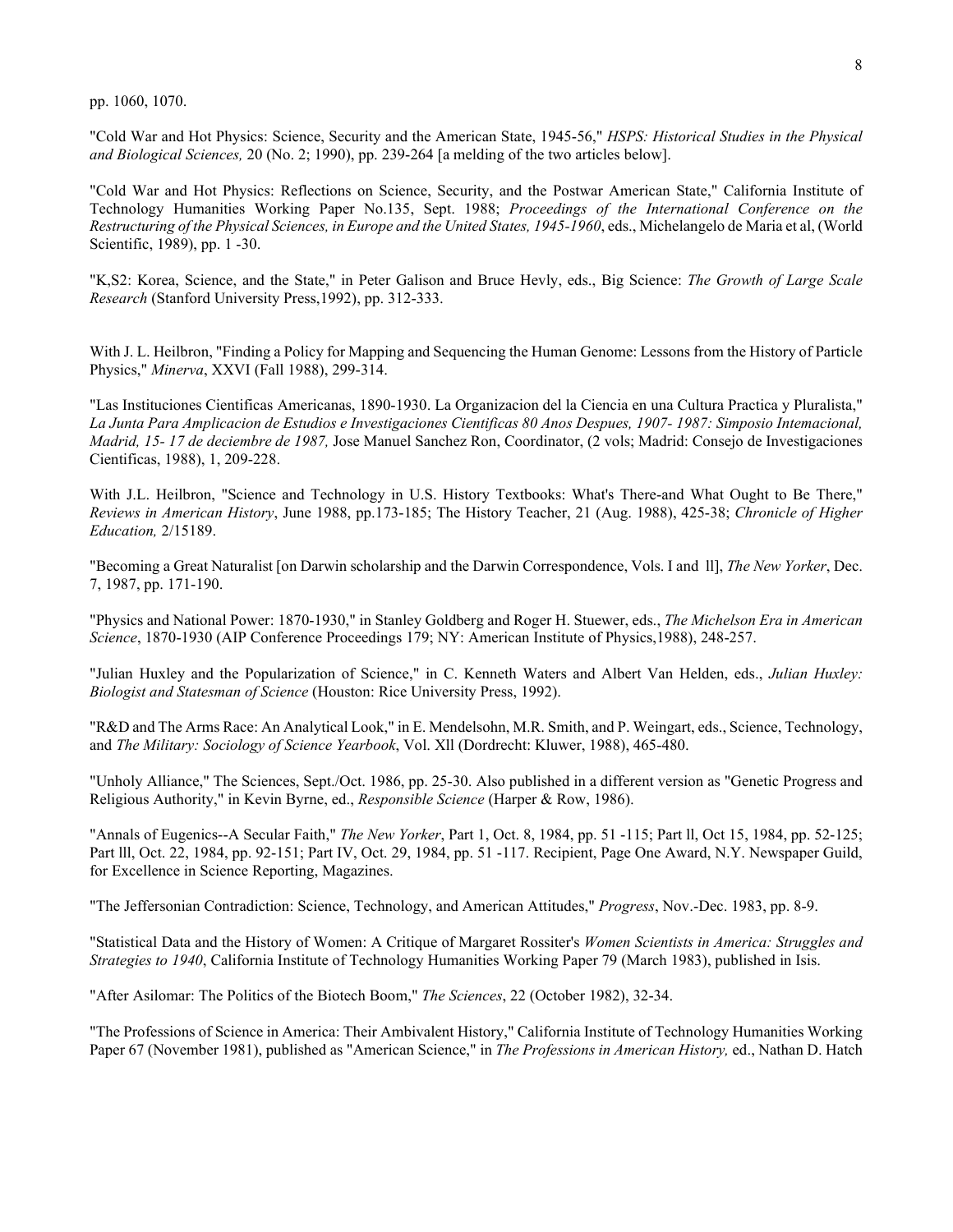(Notre Dame, Ind: Notre Dame University Press, 1988).

"The British and American Genetics Communities, 1900-1930: A Quantitative Comparison," California Institute of Technology Social Science Working Paper 382 (May 1981).

"Genetics in the United States and Britain, 1890-1930: A Review with Speculations," Isis, 71 (1980), 441-455; also in Charles Webster, ed., *Biology, Medicine, and Society, 1840-1940*, (Cambridge University Press, 1982).

"The Sciences in America, Circa 1880," *Science*, 209 (July 4, 1980), 217-32 (with J. Sturchio and P. T. Carroll).

"Reply to David Joravsky," in "Science and Society: An Exchange," *New York Review of Books*, XXVI (Oct. 11, 1979), 48-49.

"The Health of Science," *Harper's*, August 1979, 26-31.

"Eugenics in the United States and Britain, 1890: A Comparative Analysis," Humanities Working Paper No. 19, December 1978, delivered at the AAAS meetings, Houston, Texas, January 5, 1979.

"Robert A. Millikan, " *Scientific American*, 240 (Jan. 1979), 142-151.

"Notes on the Politics of American Science," *Science, Technology, and Human Values*, No. 24 (June 1978), 40-44.

Entries in the *Dictionary of Scientific Biography* "Joseph S. Ames," I, 132-33; "Carl Barus," I, 490-91; "Dayton C. Miller," IX, 386-87; "Robert A. Millikan," Xl, 395-400; "Henry A. Rowland," Xl, 577-79; "Wallace Clement Ware Sabine," Xl, 54.

"Physics, Physicists and the Revolt Against Science," *Physics Today*, 31 (February 1978), 23-30.

"The National Science Foundation and the Debate Over Postwar Research Policy, 1942-45: A Political Interpretation of *Science--The Endless Frontier*," Isis, 68 (March 1977), pp. 5-26.

"The Physics, Mathematics and Chemical Communities in the United States, 1870-1915: A Statistical Survey," California Institute of Technology Social Science Working Paper No. 136, March 1977.

"Physics, Mathematics, and Chemistry in the United States, 1870-1915: A Comparative Analysis," California Institute of Technology Social Science Working Paper No. 139, 1976, published in Alexandra Oleson and John Voss, eds., *Knowledge in American Society, 1860-1920* (Johns Hopkins University Press, 1979), 139-172.

"The Physics, Mathematics and Chemical Communities in the United States, 1870-1915: A Preliminary Statistical Report," California Institute of Technology Social Science Working Paper No. 94, August 1975.

"Scientists, the Military, and the Control of Postwar Defense Research: The Case of the Research Board for National Security, 1944-46," *Technology and Culture*, 16 (Jan.1975), 20-47.

"Patent Policy, Technological Innovation and Government Contracts: A Selective Critique," co-authored with Dale Collins and John Ferejohn, California Institute of Technology Social Science Working Paper No. 56, 1974.

"FDR's Science Policy," *Science*, 183 (March l, 1974), 798-800.

"The National Research Fund: A Case Study in the Industrial Support of Academic Science," co-authored with Lance E. Davis, *Minerva*, Xll (April 1974), 207-20.

"On the Moral Dilemmas of the American Chemist: Some Notes From History," in William Beranek, Jr., ed., *Science, Scientists and Society* (Bogden and Quigly, 1972), 3-17.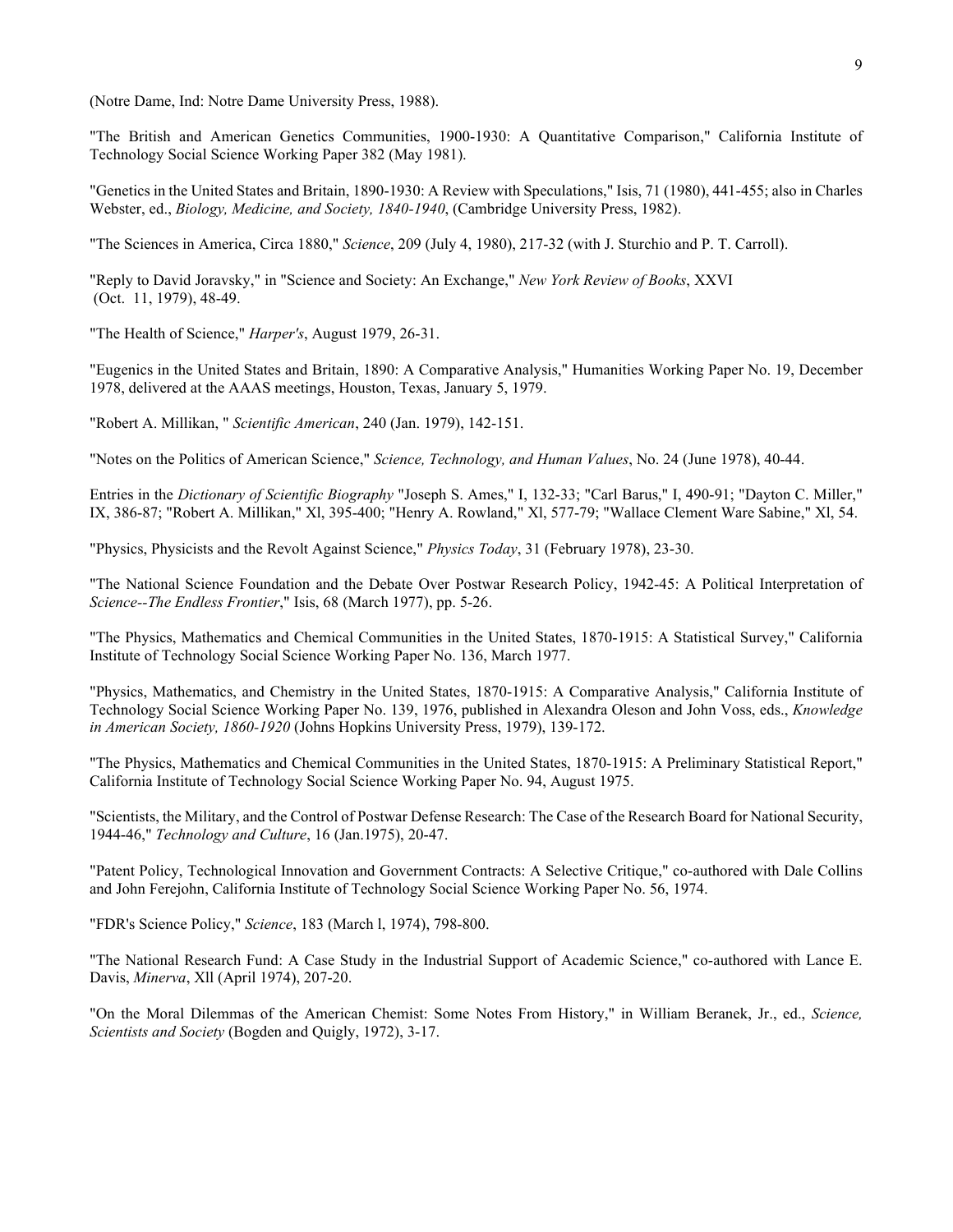"Towards the Annus Mirabilis: Nuclear Physics Before 1932," *The Physics Teacher*, 10 (April 1972), 175-81.

"Federal Legislation for Engineering Experiment Stations: The Episode of World War One," *Technology and Culture*, 12 (April 1971), 182-89.

"Into Hostile Political Camps: The Reorganization of International Science in World War 1," *Isis*, 62 (Spring 1971), 47-60. Reprinted in Nathan Reingold, ed., *Science in America Since 1820* (N.Y.: Science History Publications; London: Dawson, 1976).

"On the Flaws of American Physics: A Social and Institutional Analysis," in George H. Daniels, ed., *Nineteenth-Century American Science* (Northwestern University Press, 1972), pp. 133-151.

"George Ellery Hale and the Role of a Central Scientific Institution in the United States," in Helen Wright, et al, eds., *The Legacy of George Ellery Hale* (MIT Press, 1972), 273-82.

"Flash and Sound in the AEF: The History of a Technical Service," *Military Affairs*, 33 (December 1969), 374-84.

"Robert A. Millikan: Spokesman for Science in the Twenties," *Engineering and Science*, 32 (April 1 969), 17-22.

"George Ellery Hale, the First World War, and the Advancement of Science in America," Isis, 59 (Winter 1968), 427-37. Reprinted in the Bobbs-Merrill Reprint Series in the History of Science. Reprinted in Nathan Reingold, ed., *Science in America Since 1820* (N.Y.: Science History Publications; London: Dawson, 1976).

"Testing the Army's Intelligence: Psychologists and the Military in the First World War," *Journal of American History*, LV (December 1968) 565-81.

"Science in the Gilded Age," *The California Institute of Technology Quarterly*, 8 (Fall 1966), 13-20.

### **MISCELLANEOUS PUBLICATIONS AND REPORTS**

"*Eloge:* Alison Winter (1965-2016), " *Isis,* 109(March 2018), 137-139;

- "A Sesquicentennial History of the National Academy of Sciences: A Report Concerning Its Approach, Contents, and Shape and on Relevant Documentary Sources, especially in the Archives of the Academies," in collaboration with Peter Westwick, prepared for and submitted to the President of the National Academy of Sciences, November 30, 2011;
- "Il Progetto Genoma Umano," in *Storia della Scienza*, Vol. IX: *La Grande Scienza* (Rome: Istituto della Enciclopedia Italiana, 2004), 805-810;
- "Historical Reflections on Research in Human Behavioral Genetics," a report to the Committee on Genetics, Health, and Behavior of the Institute of Medicine, National Academy of Science, July 1997.
- With Diana Barkan, "On the Origins and Development of Modern Scientific Instruments," A Report Prepared for the Alfred P. Sloan Foundation, Nov. 30, 1994.
- "The Impact of University Patenting on the Dissemination and Use of Scientific Research: A Historical Sketch," Report to the United States Congress, Office of Technology Assessment, September 1993.

"Eugenics," in *Keywords*, eds., Evelyn Fox Keller and Elisabeth A. Lloyd (Cambridge: Harvard University Press, 1992), pp. 92-94.

"Eugenics," in *Encyclopedia of Bioethics*, (Macmillan, 1992), pp. 92-94.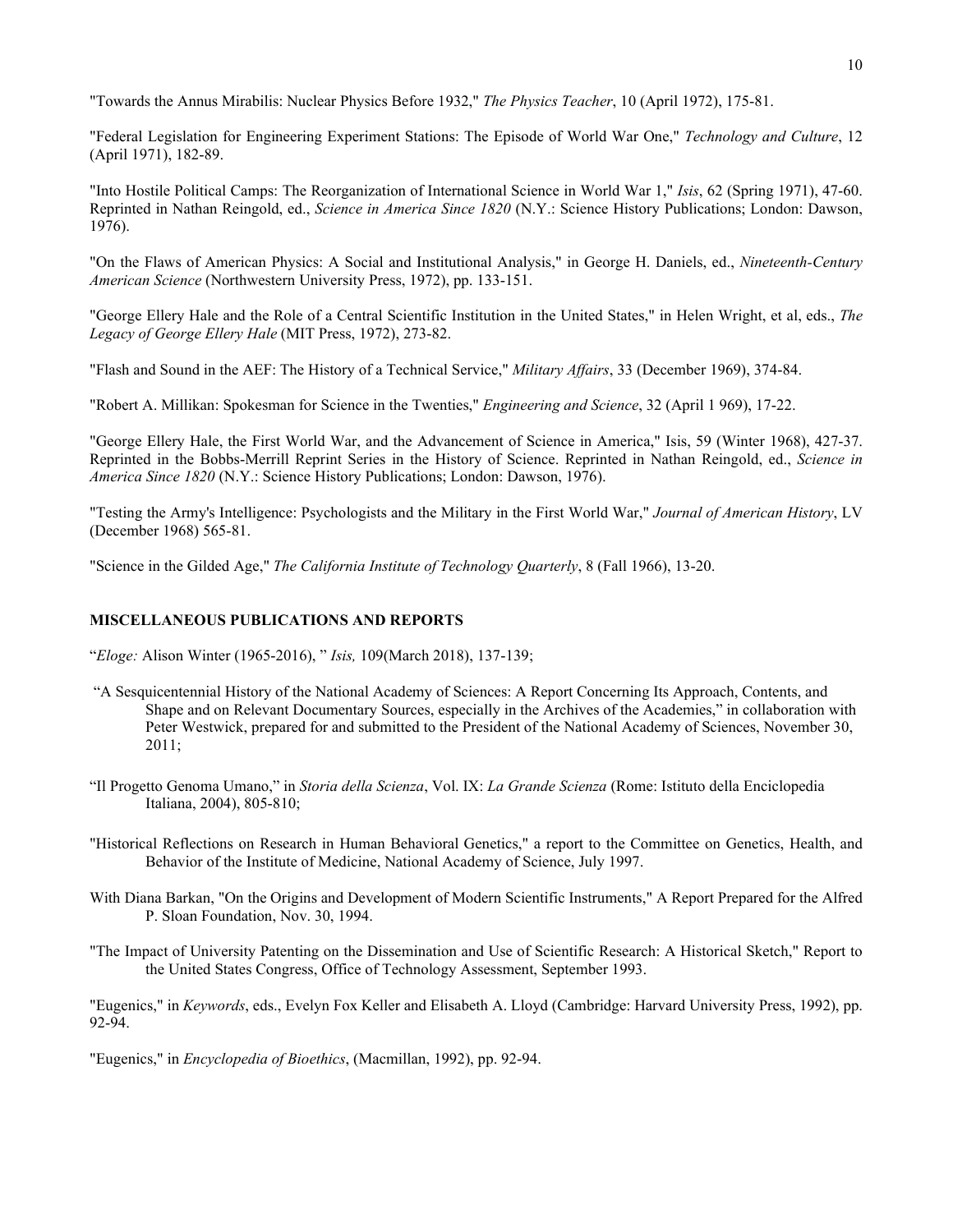- With J.L. Heilbron, "Mapping and Sequencing the Human Genome: Considerations from the History of Particle Accelerators," Report to the U.S. Congress, Office of Technology Assessment, Oct. 1987.
- *Guide to the Microfilm Edition of the George Ellery Hale Papers*, California Institute of Technology and the Carnegie Institution of Washington, 1968.
- Ed., *The Papers of George Ellery Hale*, (100 reels; National Historical Publications Commission, 1 968).

Book reviews: in *American Historical Review, Isis, Engineering and Science, Journal of American History, Science, Political Science Quarterly, 4S: Society for the Social Studies of Science Newsletter, Los Angeles Times, Chronicle of Higher Education, New York Times Book Review, The Sciences, Agricultural History, The New Republic, The New Yorker, Boston Globe, Technology Review, Journal of Economic History, Nature, Times Literary Supplement, London Review of Books, New York Review of Books, Bulletin of the History of Medicine, Washington Post Book World, American Scientist, Quarterly Review of Biology, Historical Studies in the Natural Sciences.*

Contributor: *World Book Encyclopedia*, The American Biographical Encyclopedia, Dictionary of American History.

Consultant and editor: R. Cargill Hall, *Lunar Impact, A History of Project Ranger* (NASA, 1977).

Adviser and Contributor, *The Oxford Companion to United States History* ( 2001)

Senior Consultant and Contributor, *Oxford Companion to the History of Science* (1999- 2002)

# **WORK IN PROGRESS**

*Vital Properties: A History of Innovation and Ownership in the Stuff of Life*, to be published by Alfred A. Knopf;

With Ruth Schwartz Cowan and Peter Westwick, *The Power of Distinction: A History of the National Academy of Sciences in American Life* (to be published by Yale U. Press);

# **PROFESSIONAL ACTIVITIES**

Advisory Board, Project on Citizen Science, University of Geneva (2014-2017); Consultant, National Academy of Sciences Sesquicentennial History Project, 2011-2013; Executive Board, Society of American Historians, 2011- Consultant, book project (Harry Evans, *They Made America )*and *American Experience* TV series based on the book (book published Oct. 2004; programs broadcast Nov. 2004); Member, Executive Committee, *The Collected Papers of Albert Einstein*, 2003- Panel on Restructuring Training in Journalism, Columbia School of Journalism, 2004; Advisory Committee, Sloan Foundation Book Program, 2004-; Advisory Board, National Nanotechnology Infrastructure Network, 2004; Panel on Intellectual Property, Genomics, and Proteomics, National Research Council, 2003-2005 Visiting Historian, Rockefeller University, 2002-4 Principal Investigator, Updated History of the Jet Propulsion Laboratory, 1999-2004 Consulting Editor, Books, *American Scientist*, 1999- 2008; National Cancer Policy Board, 2001-2003 Panel on Science, Technology, and the Law, National Research Council, 2000-2006;. Fellowship Selection Committee, The Center for Scholars and Writers, New York Public Library, 1999-2000, 2005-. Advisory Council, National Institute of General Medical Sciences, 1998-2001. Chair, Selection Committee for History and Philosophy of Science, James S. McDonnell Centennial Fellowships, 1997-98. Visiting Committee, History of Science Department, Harvard University, 1995-.2003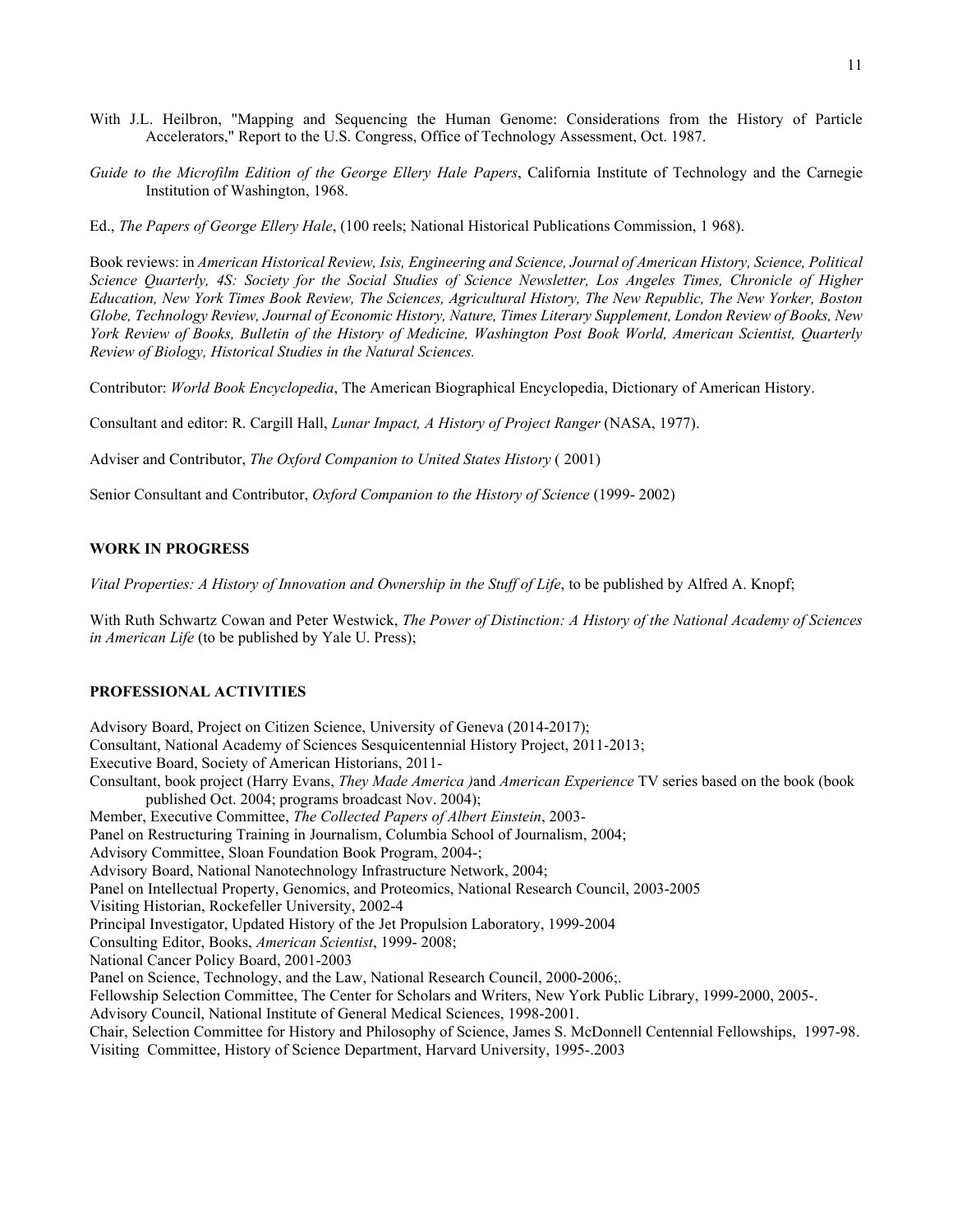American Institute of Physics, Advisory Committee on the History of Physics, 1984-; chair, 1993-1994. Sarton Lecturer, American Association for the Advancement of Science, May 1985. Distinguished Lecturer, History of Science Society, 1992. Educational Advisory Board, Guggenheim Foundation, 1986--1994. Associate Editor, *HSPS: Historical Studies in the Physical and Biological Sciences*, 1986-. "Editorial Board," *The American Experience in the Twentieth Century*. History Advisory Committee, NASA, 1987-1989. Joanne Goodman Lecturer, The University of Western Ontario, October 1993. Visiting Committee, School of Historical Studies, Institute for Advanced Study, Princeton, 1993. Member, Visiting Committee, History of Science Department, Harvard University, 1994-1997. The Philip Maurice Deneke Lecturer, Oxford University, 1994. Advisory Board, "A Science Odyssey," WGBH Series, 1996-1998. Magee Lecturer, Science and Human Values, University of Puget Sound, March 1997. History of Science Society. President, West Coast Branch, 1978-1980, Council Member, 1989-90. Advisory Editor, Isis, 1981 -1983; 1991 -1993. Council member, 1980-1982. Committee on Publications, 1984-1988 (chair, 1988). Committee on Honors and Prizes, 2001- 2004 Nominating Committee, 2006-2008; Advisory Committee on Scientific Autobiography, Sloan Foundation, 1980-1990. Chairman, Advisory Council on the History of Science, Princeton University, 1982-1988; Member, Visiting Committee,

History Department, 1988-1994.

US National Committee, International Union for the History and Philosophy of Science, 1983-1989. (Vice chair, 1988; chair, 1989).

Chairperson, Section L, AAAS, 1983-1985.

Principal Investigator, Project on the History of the Jet Propulsion Laboratory, 1974-1979.

### **GRANTS AND FELLOWSHIPS**

Mellon Visiting Scholar, LuEsther Mertz Library, New York Botanical Garden, Jan-March 2015; Fellowship, Cullman Center for Scholars and Writers, NY Public Library, 2008-2009; Senior Scholars Award, National Science Foundation, 2008-2010; Sloan Foundation Grant, 1994-1998; National Science Foundation Grant, 1989-90 (jointly with Leroy Hood, for the lecture series on Ethical and Policy Issues Arising from the Human Genome Initiative). Mellon Foundation Grant, 1989-1993; 1993-1996; 1996-2001; 2001-2007; 2007-2012; National Science Foundation Grant, 1990-1992. Resident Fellow, Center for Advanced Study in the Behavioral Sciences, Stanford, CA, 1986-1987. Sloan Foundation Research Grant, 1985-87. Sloan Foundation Officer Grant, 1982-84. John Simon Guggenheim Foundation Fellow, 1983. National Endowment for the Humanities Senior Fellowship, 1981 -82. National Science Foundation Research Grant, 1978-80. American Council of Learned Societies, Grant-in-Aid, 1973. National Science Foundation Research Grant, 1973-74. National Science Foundation Research Grant, summer, 1965.

# **Yale Activities**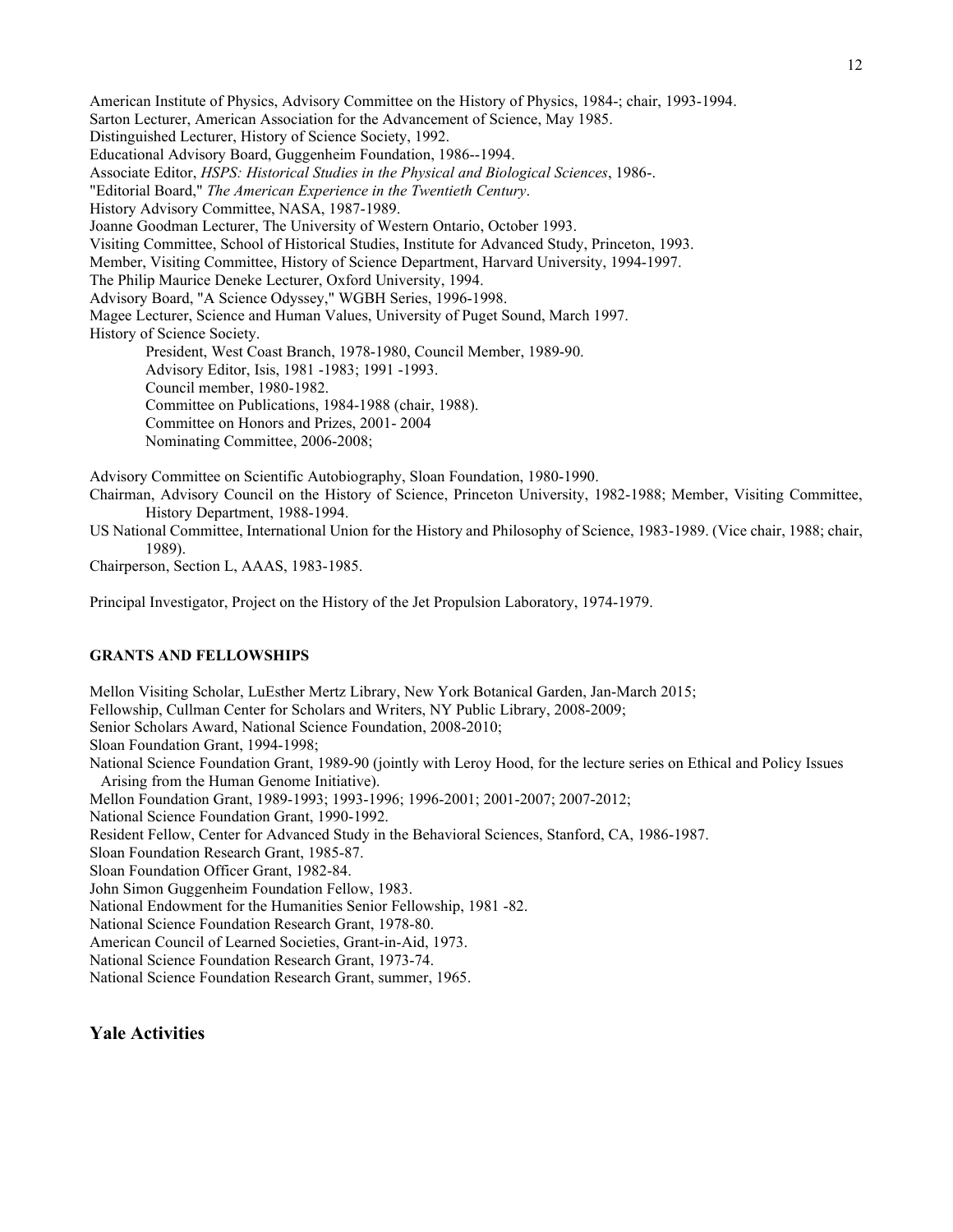#### Courses Taught

 Science and Technology in the U.S. (from Franklin to Facebook), lecture course; The Engineering and Ownership of Life (graduate and law course) Reconstruction from the Right, the U.S. in the 1970s (graduate and law course) Genetics, Reproduction, and Society Science, Arms, and the State Nuclear America Introduction to the History of Science (graduate course) Science and Technology in the Twentieth Century (graduate course) Science and Technology in American Society (graduate course) Science, Drama, and the Novel

# Administration

FAS Review Committee, 2009/2010; Co-director, with Frank Snowden, Mellon Syllabus Development Project, 2009 Tenure Appointments Committee, Social Sciences, 2006-7 Chair, Program in History of Medicine and Science, 2005-2008; Director of Graduate Studies, Program in History of Medicine and Science, 2002-2005; 2009-2010; Committee on Publications, Yale University Press, 2002-2011 Search Committee for Director, Yale University Press, 2002 Honorary Degrees Committee, 2002-2012; Environmental Studies Advisory Committee, 2001-2002; fall 2003; 2004-7; 2010- Chair, Advisory Committee to the Provost on History of Science and Medicine, 2001-2002 Subcommittee on Science Education, Committee on Yale College Education, 2001-2002 Provost's Ad Hoc Advisory Committee Science and National Security, 2003- Chair, History Dept. Search for a Historian of the Physical Sciences, 2001-2, 2003, 2009; Chair, History Dept., Graduate Admissions in U.S History, 2002. Health Studies Advisory Committee, 2005-7.

# **CALTECH ACTIVITIES**

### Courses Taught

| H <sub>2</sub>      | Introduction to American History                |
|---------------------|-------------------------------------------------|
| En 1x               | Film and Fiction as Literature and History      |
| H6                  | American Life and Thought                       |
| H115                | Science, Weapons, and National Security         |
| H <sub>152</sub>    | The Era of Roosevelt and Truman                 |
| H <sub>153</sub> ab | America Since World War II                      |
| H <sub>157</sub>    | Science in America                              |
| H <sub>156</sub>    | Topics in the History of Science                |
| H <sub>159</sub>    | Topics in the History of Science and Society    |
| H <sub>161</sub>    | The Nuclear Weapons Issue: History and Politics |